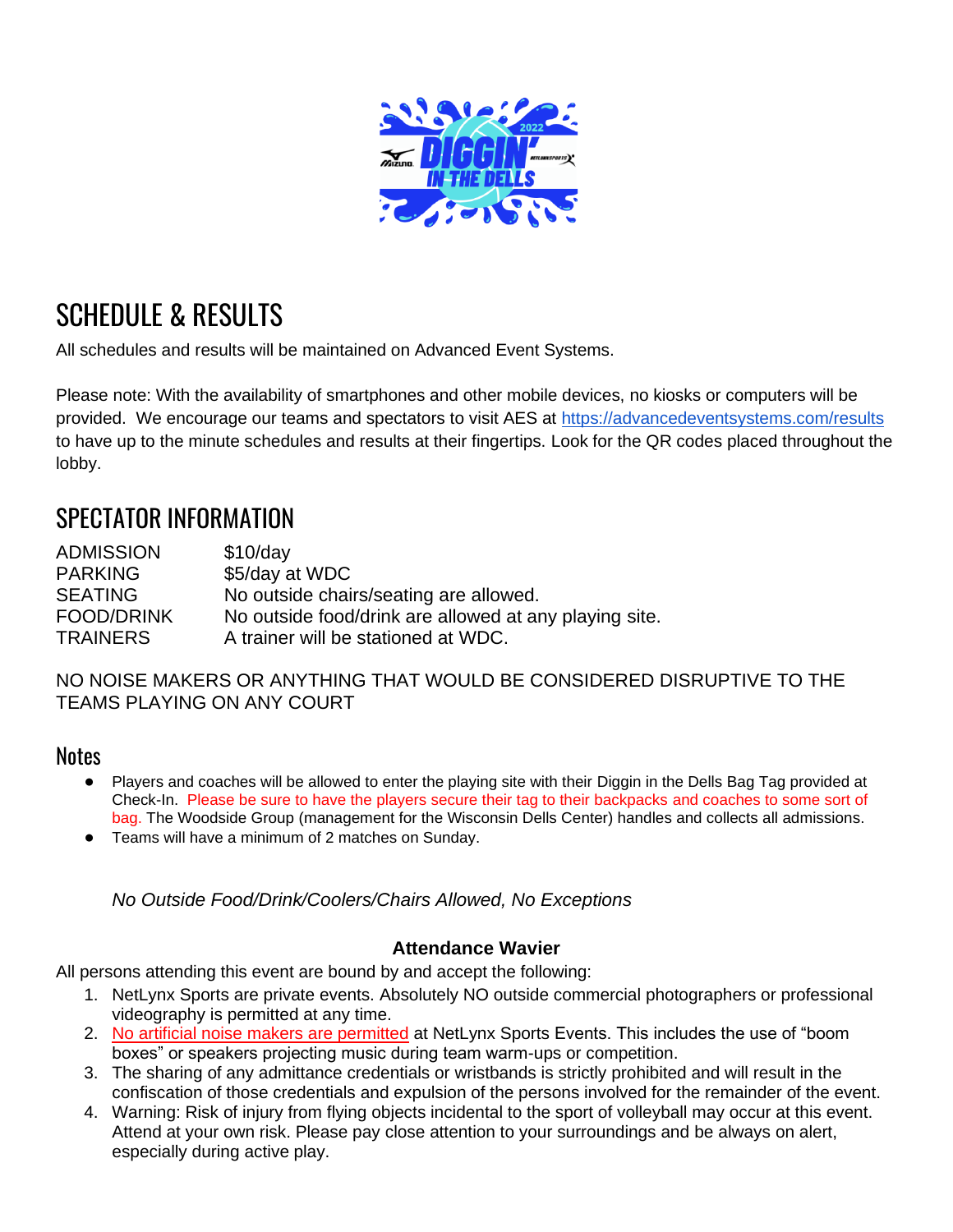### **Release of Liability, Assumption of Risk, and Consent for Use of Likeness**

In consideration of being admitted to any NetLynx Sports events (or simply, "Event") and allowed to participate in any way in the Event, related events, and activities, I acknowledge and agree that:

- 1. The risk of injury from the activities involved in this event is significant; and,
- 2. I KNOWINGLY AND FREELY ASSUME ALL SUCH RISKS, both known and unknown, EVEN IF ARISING FROM THE NEGLIGENCE OF THE RELEASEES or others, and assume full responsibility for my attendance or participation; and,
- 3. I willingly agree to comply with the stated terms and conditions for participation, provided if I observe any unusual significant hazard during my presence or participation, I will remove myself from participation and bring the hazard to the attention of the nearest staff immediately; and,
- 4. I, for myself and on behalf of my heirs, assigns, personal representatives and next of kin, RELEASE, INDEMNIFY, AND HOLD HARMLESS the Event, NetLynx Inc, and all their officers, officials, agents and employees, other participants, sponsoring agencies, sponsors, advertisers, and if applicable, owners and lessors of premises used to conduct the event (RELEASEES), WITH RESPECT TO ANY AND ALL INJURY, DISABILITY, DEATH, or loss or damage to person or property, WHETHER ARISING FROM THE NEGLIGENCE OF THE RELEASEES OR OTHERWISE, to the fullest extent permitted by law.
- 5. By participating in the Event, whether as a player, coach, staff member, spectator, or other registrant: I agree the Event and its authorized representatives may film, videotape, and photograph me, and the Event and its authorized representatives may have my name, image, picture, likeness, voice, and biographical information otherwise recorded, in any media during the Event by any Event authorized representative under the conditions specified by the Event (Images).
- 6. I grant the Event, NetLynx Sports., with no financial or other compensation due to me, full right, and license to use, and to authorize third parties to use, in all media, the Images for: (1) news and information purposes, (2) promotion of the specific competition(s) in which I participate as a player, coach, staff member, spectator or other registrant, (3) promotion of the Sport, and (4) promotion of the Event.
- 7. I agree to abide by the USAV Code of Conduct, or a Code of Conduct published by another sponsoring organization (JVA, AAU, etc.) of the Event."

I HAVE READ THIS RELEASE OF LIABILITY, ASSUMPTION OF RISK AGREEMENT, AND CONSENT FOR USE OF LIKENESS, UNDERSTAND ITS TERMS, UNDERSTAND THAT I HAVE GIVEN UP SUBSTANTIAL RIGHTS BY ATTENDING THE EVENT OR PARTICIPATING IN IT, AND AGREE TO THIS RELEASE, ASSUMPTION AND CONSENT FREELY AND VOLUNTARILY WITHOUT ANY INDUCEMENT.

## **For Parents/Guardians of Participant of Minor Age (Under 18 at Time of Participation):**

I certify, as a parent/guardian with legal responsibility for the participant, do consent and agree to his/her release as provided above of all the Releasees, and for myself, my heirs, assigns, and next of kin, I release and agree to indemnify and hold harmless the Releasees from any and all liability incidents to my minor child's involvement in or participation in this event as provided above, EVEN IF ARISING FROM THE NEGLIGENCE OF THE RELEASEES, to the fullest extent permitted by law.

In addition to agreeing to the Waivers above, I agree to abide by the PROHIBITED ITEMS List, which includes but is not necessarily limited to:

- Weapons of any type
- Personal seats and chairs
- Coolers
- Personal transportation devices (hoverboard, skateboards, etc.)
- Oversized bags or luggage
- Outside food and drink
- All tobacco products (including e-cigarettes and vaping products)
- Alcoholic beverages
- **Loud noise makers, including music sound systems not using headphones**.
- **Balloons**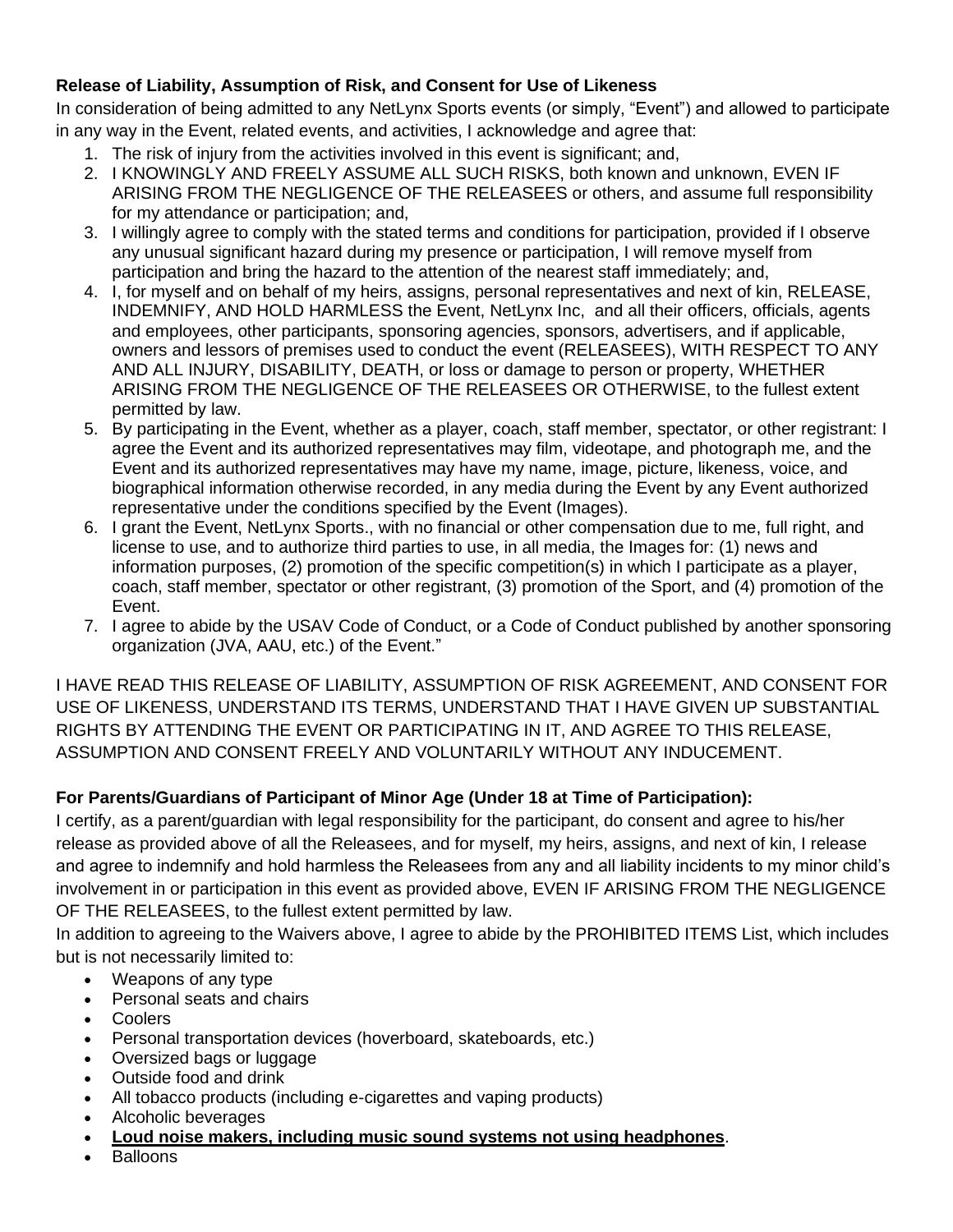• Other items as determined by the event staff.

Parents of minors must agree to the all the stipulations stated above as a condition of admission to any NetLynx Sports Event.

#### **General Information Hand stamp/Wristbands**

#### *Woodside Wisconsin Dells Center*

Building capacity restrictions have been relaxed in Wisconsin Dells and this has enabled us to eliminate the need to limit spectator attendance.

Spectator sales will be done on-site at the Woodside Wisconsin Dells Center. There are no online advanced ticket sales.

Two day and single day passes will be available. A pass is the equivalent to a wristband/handstamp.

- Cash or credit card (select registers) accepted.
- On Friday, two-day passes can be purchased at the Woodside Wisconsin Dells Center and they are valid both days at either site.
- On Saturday and Sunday, a single day pass may be purchased.

#### **The prices for the passes are:**

- Two-day pass  $= $20$  (tax and facility fees included)
- Single day pass  $= $10$  (tax and facility fees included)

Players and coaches will receive special participant bag tags when their coach checks in on Friday. Coaches/Directors, please make sure you pass out the bag tags to each of your players prior to their arrival to enter the facility (remind them they must be attached to their backpacks and be prepared to show upon entry to the facility to play.

Please be advised that the number of people allowed into the facilities could change prior to the event and that this may require us to change the ticketing policy to limit attendance. This would be out of our control and would be based on governmental regulations.

• Parking Fee at Woodside Wisconsin Dells Center Only is \$5 per day (in/out privileges).

Please note:

- All sales are final. No refunds will be given for any reason.
- Single day passes will have a unique hand stamp each day that is visible under a black light.
- Purchased Wristbands must be displayed each time you enter the venue.
- Wristbands must be worn on the wrist. Wristbands on purses or backpacks will not be recognized.
- Lost, forgotten, or stolen wristbands must be re-purchased. We do not replace weekend passes because you cut the wristband off.
- Children 5 and under are free. They do not require a wristband.

#### **COVID-19**

The following set of protocols regarding Covid-19 are outlined below. With the COVID-19 situation being highly fluid, these protocols could change at any point in time, up to and including during the event.

#### **Playing Sites Protocols:**

- NetLynx Sports will comply with all State and Local directives.
- Hand sanitizers will be strategically placed throughout other public areas of the Woodside Wisconsin Dells Center.